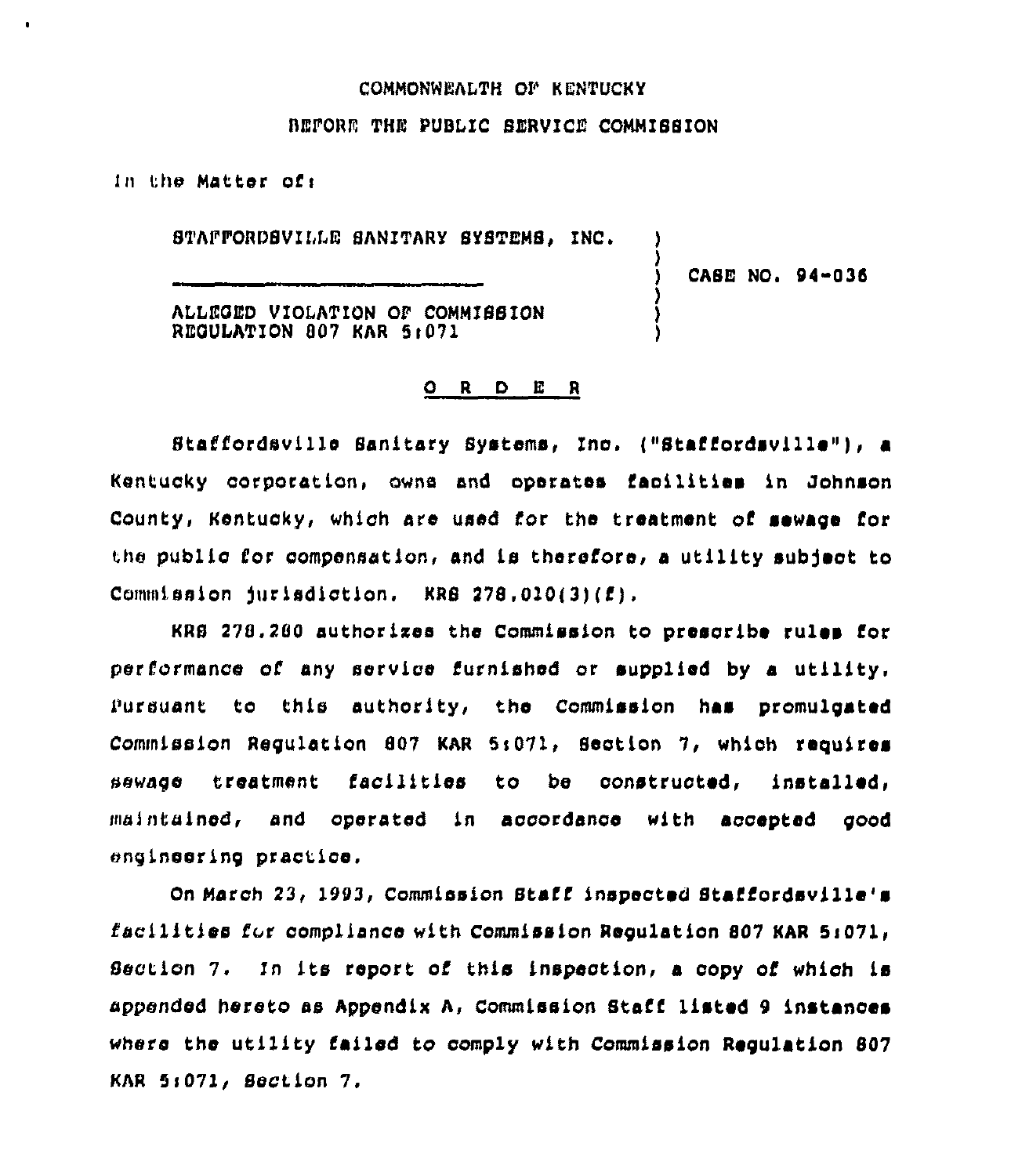On August 18, 1993, the Commission ordered James T. Franklin, the president of Staffordsville, to correct within 30 days all deficient conditions found during the March 23, 1993 inspection, $<sup>1</sup>$ </sup>

On November 9, 1993, Commission Staff reinspected Staffordsville's facilities. In its report of this inspection, a copy cf which ls appended hereto as Apendlx 8, Commission Staff found <sup>6</sup> instances where Staffordsville facilities failed to comply with Commission Requlation 807 KAR 5:071, Section 7,

))avlng reviewed the report of the November 9, 1993 inspection and being otherwise sufficiently advised, the Commission finds that » prima facie showing has been made that Stal'fordsvl11e ls in vlolatlon of Commission Regulation 807 KAR 5)071, Section 7, and that James T. Franklin has failed to comply with the Commission's Order of August 18, 1993 and has aided and abetted Staffordsville in its failure to comply with Commission Regulation 807 KAR 5:071, Section 7.

The Commission, on its own motion, HEREBY ORDERS that:

1. Staffordsville shall appear before the Commission on March 31, 1994, at 10>00 a.m., Eastern Standard Time, in Hearing Room 1 of the Commission's offices at 730 Schenkel Lane, Frankfort, Kentucky, for the purpose of presenting evidence conoernlng the alleged violations of Commission Regulation 807 KAR 5:071, and of showing cause why it should not be subject to the penalties prescribed in KRS 278.990(1} for these alleged violations,

Case No. 92-564, Charles I. Patton v. Staffordsvlile Sanitary Systems> Inc. (Aug. 18, 1993}.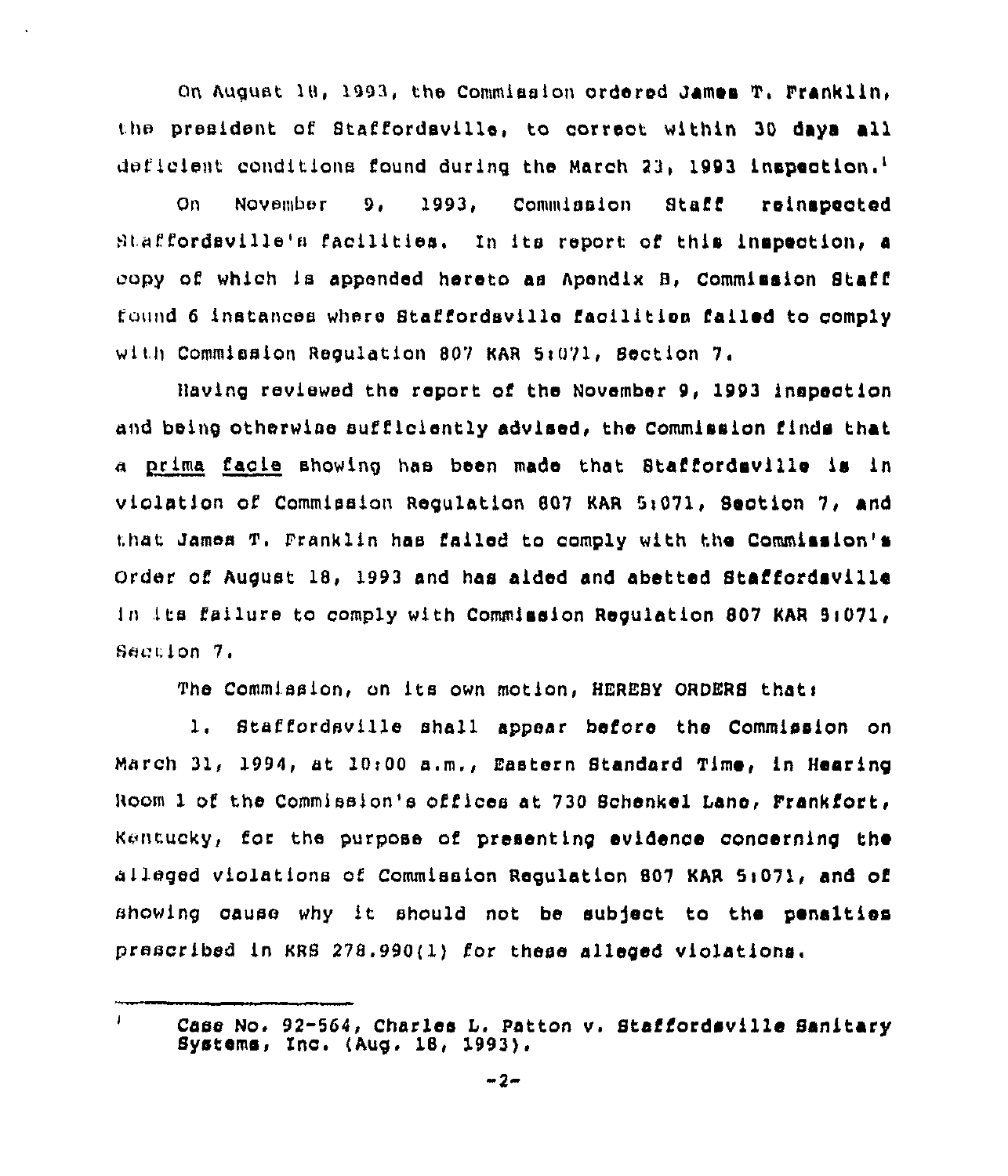2, James T, Sranklln sha11 appear before the Commission on March 31, 1994, at the same time and place as stated above, for the purpose of presenting evidenoe oonaernlng his alleged failure to comply with the Commission's Order of August 18, 1993 and his alleged oonduot to aid and abet Staffordsvllle's vio1atlon of Commission Requlation 807 KAR 5:071, and of showing cause why he should not be subject to the penalties prescribed in KRS 278.990(1) for his alleged conduct.

3. Staffordsvl11e and James T, Pranklln shall submit to the Commission, within 20 days of the date of this Order, written responses to the allegations oontalned hnreln and to the oontents uf the Inspection Reports.

4. The Inspection Reports of March 23 and November 9, 1993, which are appended hereto, are made part of the record of this praceeding.

5. The record of Case No.  $92-564^2$  is incorporated by raference into the record of this proceeding,

G, Any motion requesting any informal oonferenoe with Commission Staff to oonslder the simpllfioatlon of issues and any other matters which aid in the handling or disposition of this prnoeedlng shall be filed with the Commission no later than 20 days from the date of this Order.

Z. Case No. 92-564, Charles L. Patton v. Staffordsville Sanitary Systems, inc,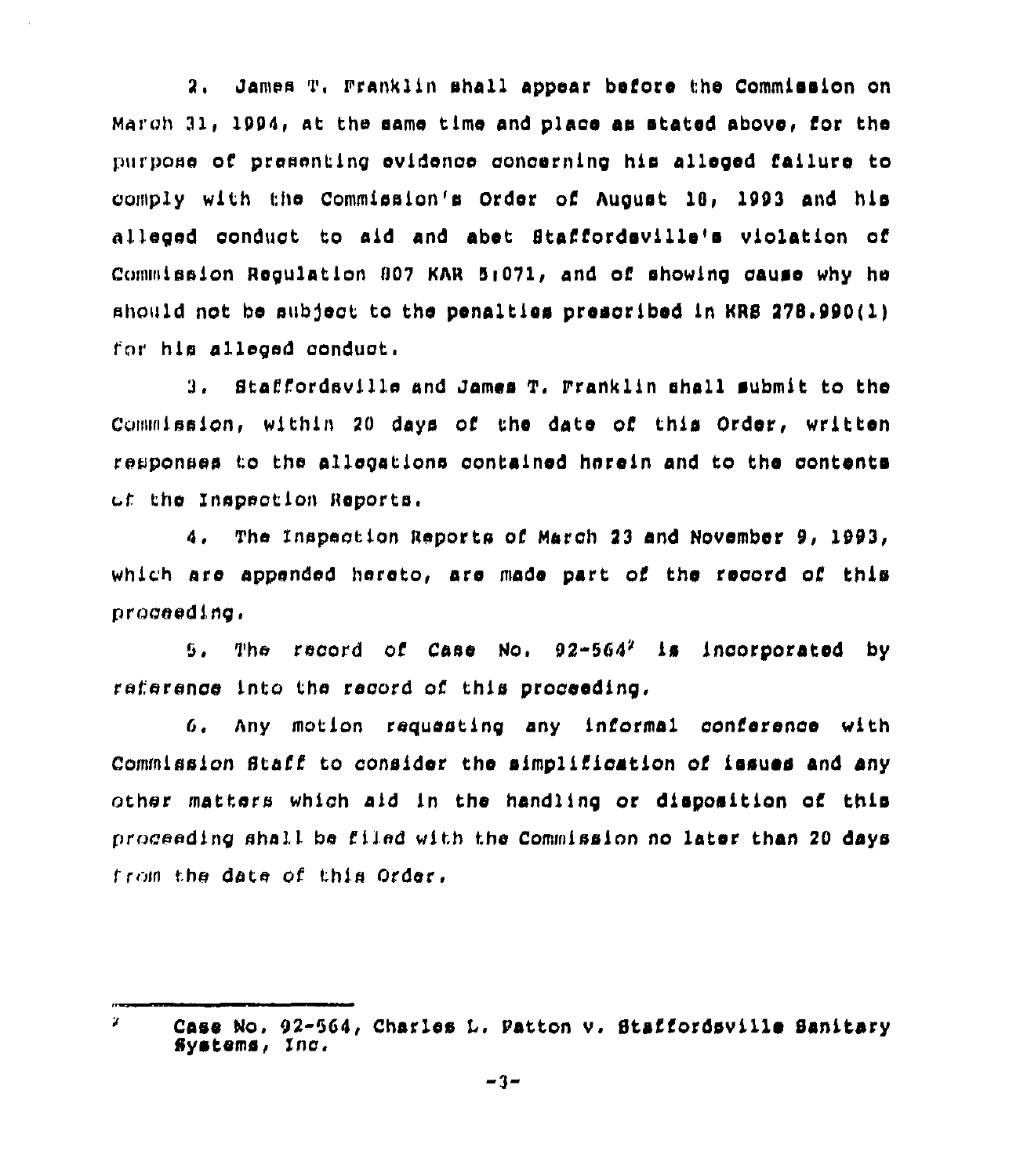Done at Frankfort, Rentucky, this 3rd day of February, 1994.

PUBLIC SERVICE CONNISSION

Chairman

tse ohdi **Commiss** 

ATTEST: Mills

Executive Director

 $\bar{\mathbf{v}}$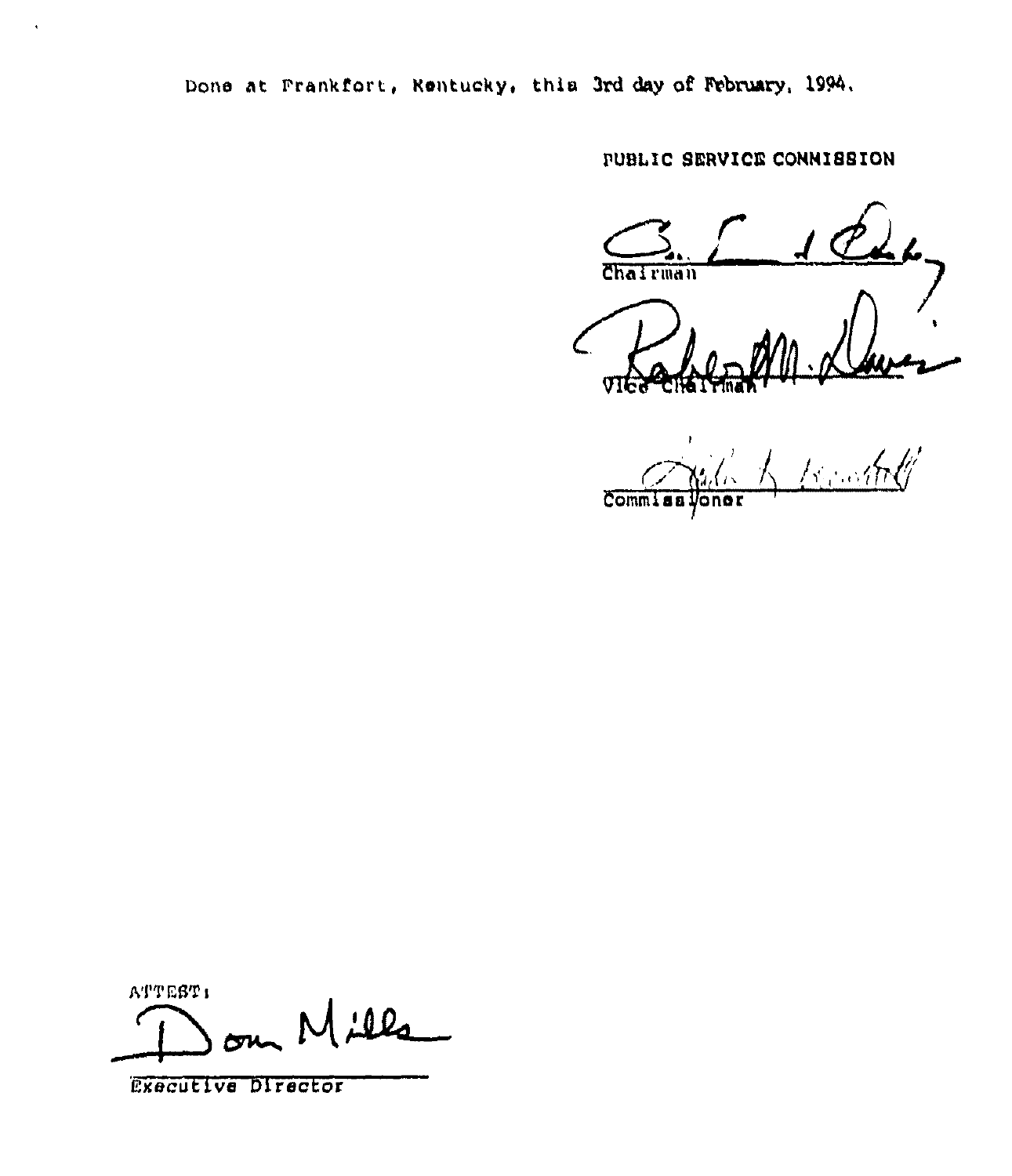### APPENDIX A

# APPENDIX TO AN ORDER OF THE KENTUCKY PUBLIC SERVICE COMMISSION IN CASE NO. 94-036 DATED 2/3/94

### Commonwealth of Kentucky Public Service Commission

### UTILITY REINSPECTION REPORT

### Staffordsville Sanitary Systems, Inc. Staffordsville, Kentucky

On March 23, 1993, a reinspection of Staffordsville Sanitary Svatems. Inc. was conducted. The purpose of the roinspection was to see what progress, if any, had been made to date on the improvements or corrections recommended in the Public Service Commission's etaff inspection report dated July 22, 1992. The current status of each item is as follows:

 $\mathbb{R}^2$ 

 $\overline{\phantom{a}}$ 

# Cross Creek Subdivision Plant

 $1.$ The diffusers need to be cleaned, repaired or rsplaced. (807 KAR 5:071 Sec.7(1)

#### <u>Current Status</u>

The diffusers still need to be cleaned or repaired.

The plant needs to be covered by locked down  $2.$ grating or a 6-foot high chain link fence needs to be placed around the plant area for  $\texttt{badety.}$  (807 KAR 5:071, Sec.7(4)

#### Current Status

Is still needed.

Some of the existing grating needs to be<br>replaced for safety reasons. (807 KAR 5:071 з.  $g_{00}, 7(4)$ 

#### <u>Current Status</u>

Is still needed.

4. The chlorine contact basin needs to be cleaned of sludge. (607 KAR 5:071, Sec.7(1)

#### Current Status

 $\bullet$ 

Still needs to be cleaned of sludge.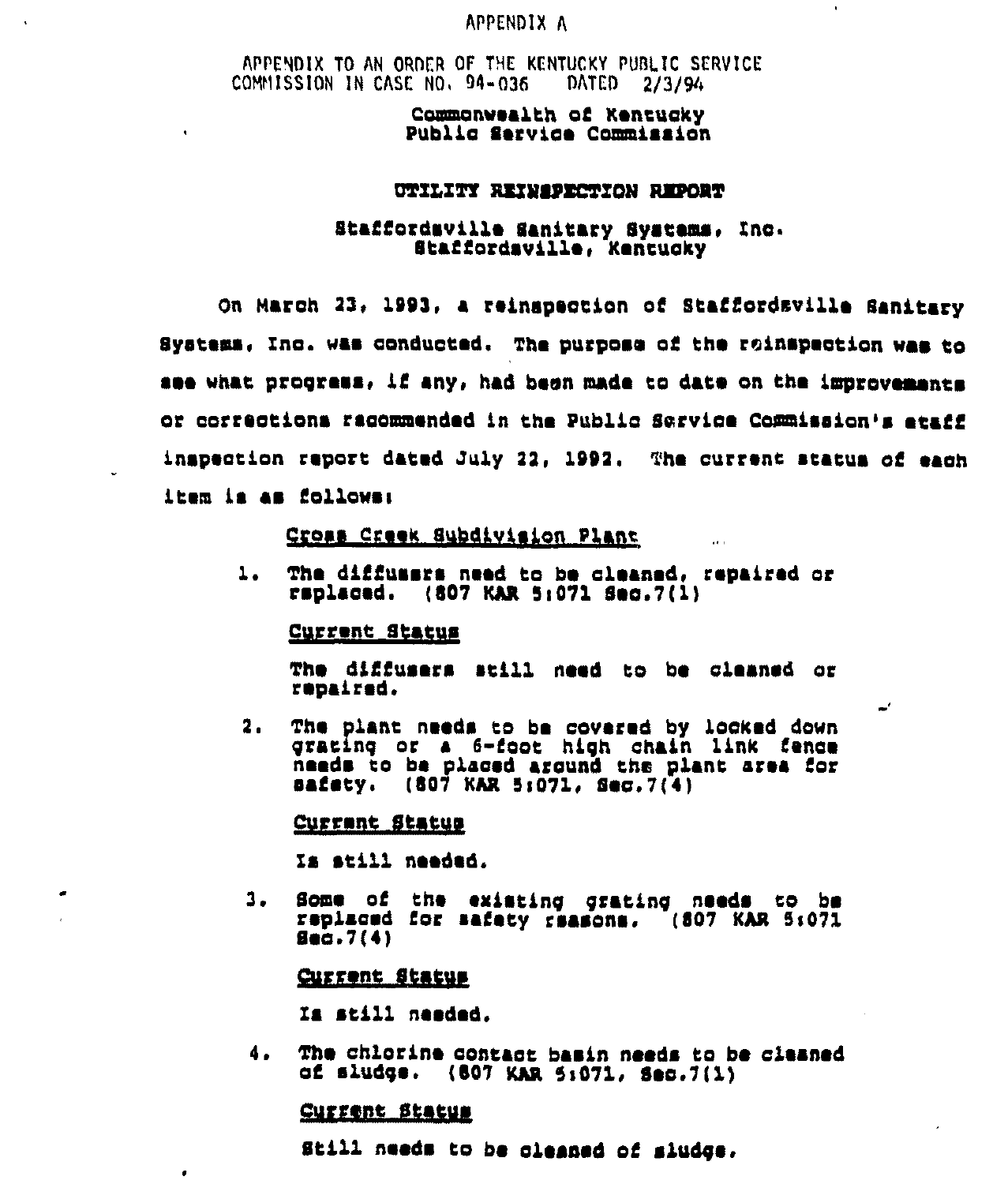```
Report - StaCCordaville Sanitary
  Systems. Inc.
page 2
```
5. <sup>A</sup> greasy scummy layer oC dark brown Coam covered about 801 of the aeration basin. Such a condition usually indioates that the sludge ia too old and additional wasting ia needed. (807 KAR 5:071, Sec. 7(1)

Current Status

The scummy layer oC dark Coam haa been alleviated.

 $\bullet$ 

6. The clarifier was dark grey indicating that it needs to bs cleaned out. (807 KAR Si071, Seo. <sup>7</sup> (1)

#### Currant Status

The clarifier still needs to be cleaned out.

7. The lift station for the plant needs a backup pump or immediate access to one in case of an <sup>~</sup>msrgsncy. (807 KAR SI071, Sec.7(1).

#### Current Status

<sup>A</sup> baokup pump is still needed.

8. The plant is currently being operated without a comminutor. As long as the plant can be operated satiaCactorily and produce an acceptable effluent the Commission may not require the use of a comminutor. However, the<br>utility must monitor plant operations and immediately install a functioning comminuto should conditions warrant. (807 KAR 5:071,<br>Sec. 7,1)

Current Status

Same as stated above.

Additional deficiencies found on the inspection dated March

- 23, 1993 are as Collowss
	- 1-A The effluent is not being chlorinated. (807 KAR 5:071, Sec.7(1).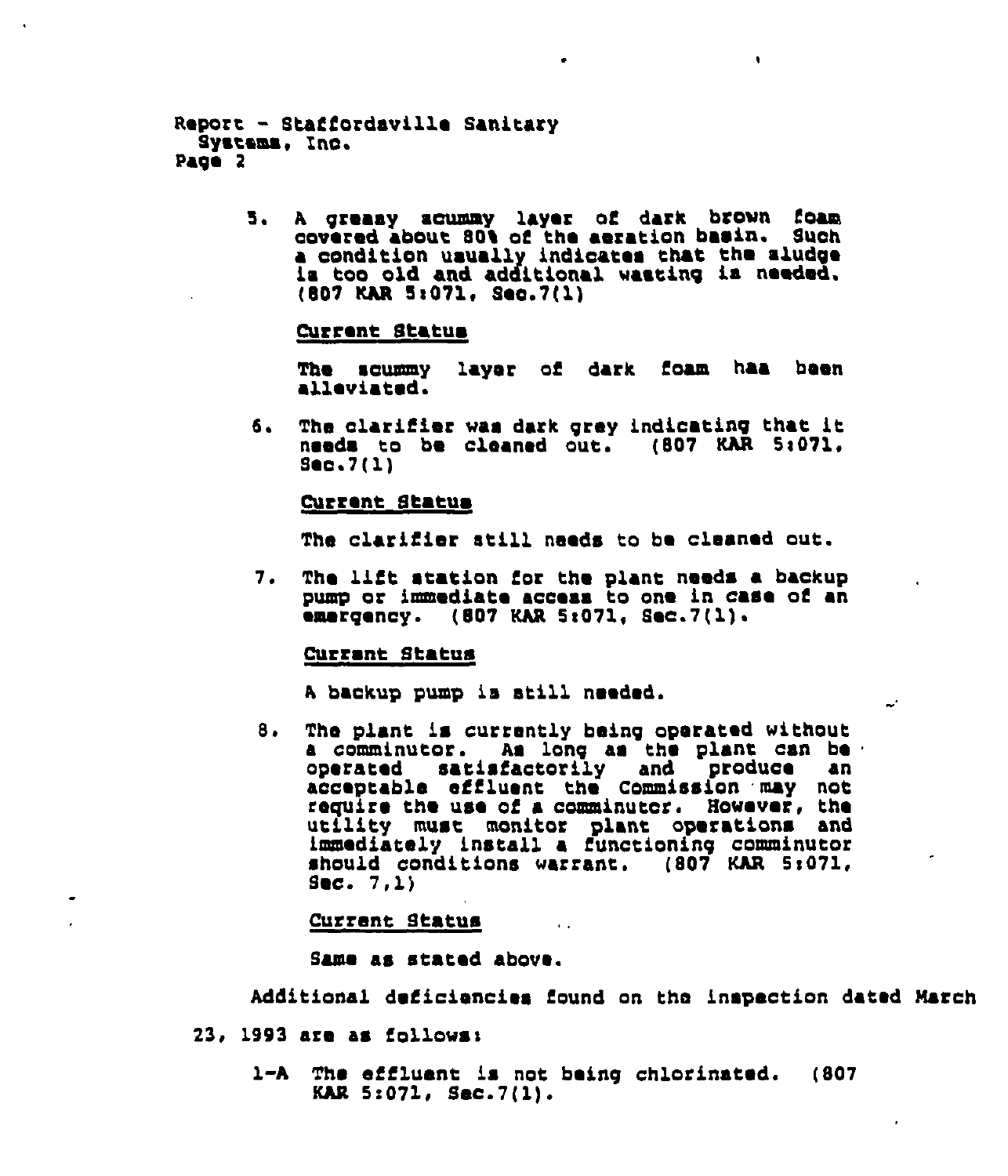Report - Staffordsville Sanitary<br>Systems, Inc.<br>Page 3

2-A The aeration tank is grey in color. (807 KAR 5:071, Sec.7(1)

 $\dot{\mathbf{r}}$  .

Submitted.<br>April 6, 1993

 $\hat{\mathbf{r}}$ 

 $\sqrt{2}$ **AFFY Npdike** 

 $\ddot{\phantom{a}}$ 

 $\mathbf{r}$ 

CGR: LNU: aem

 $\ddot{\phantom{0}}$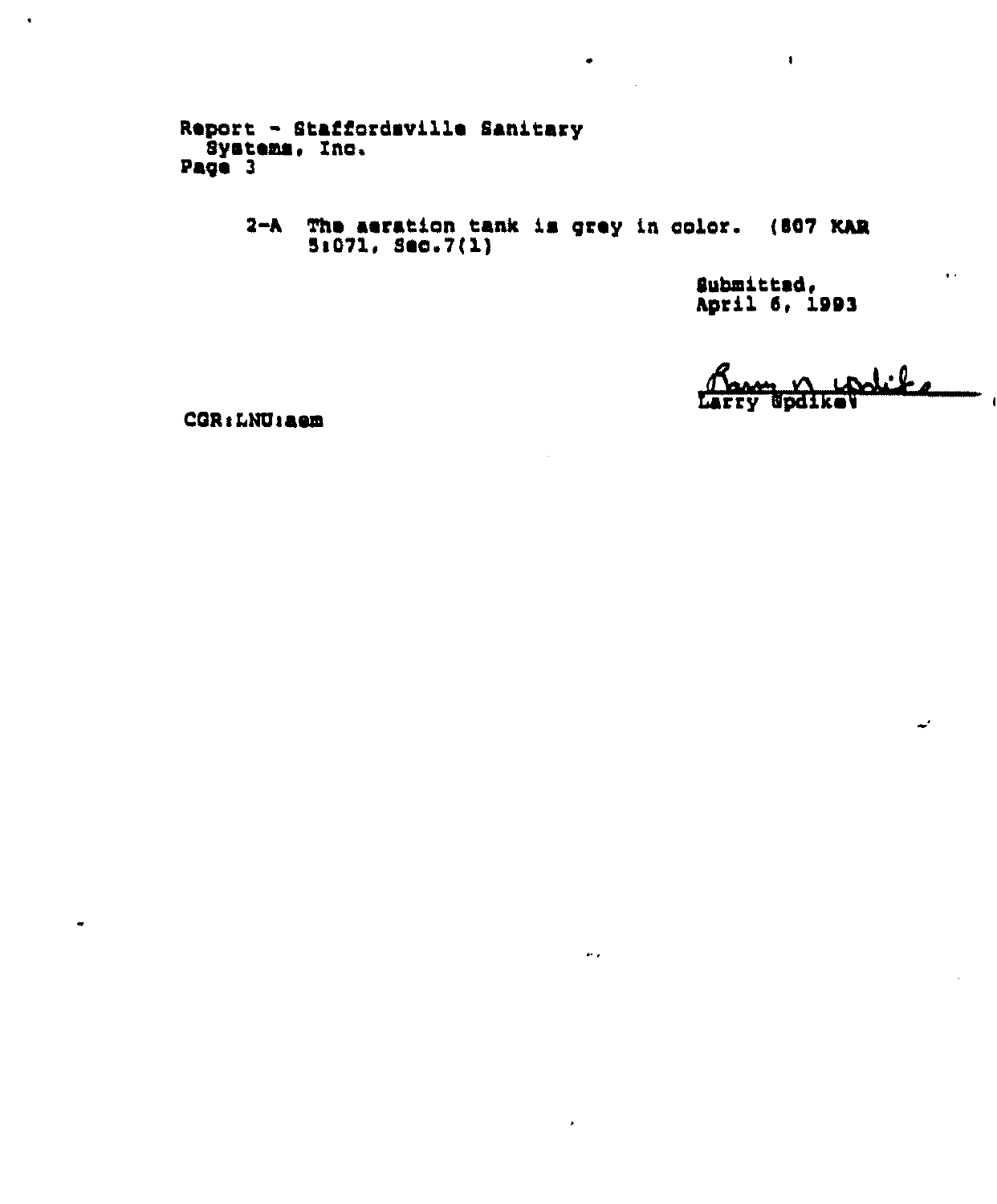# APPENDIX TO AN ORDER OF THE KENTUCKY PUBLIC SERVICE COMMISSION IN CASE NO. 94- 036 DATED 2/3/94

### Commonwealth of Kentucky Public Service Commission

#### UTILITY REINSPECTION REPORT

### Staffordsville Sanitary Systems, Inc. Staffordeville, Kentucky

On November 9, 1993, a reinspection of Staffordsville Sanitary Systems, Inc. was conducted. The purpose of the reinspection was to see what progress, if any, had been made to date on the improvements or corrections recommended in the Public Service Commission'e staff inspection report dated July 22, 1992 and a reinspection report dated April 6, 1993. The current status of each item is as follows:

### Cross Creek Subdivision Plant

1. The diffusers need to be cleaned, repaired or replaced. (807 KAR Si071 Sec.7(l)

### Current Status

 $\frac{1}{2}$ 

The diffusers still need to be cleaned or repaired.

2. The plant needs to be covered by locked down grating or a 6-foot high chain link fence needs to be placed around the plant area for safety. (807 KAR St071, Sec.7(4)

Current Status

Is still needed.

3. Some of the existing grating needs to be replaced for safety reasons. (807 KAR 5i071 Sec.7(4)

Current Status

Is still needed.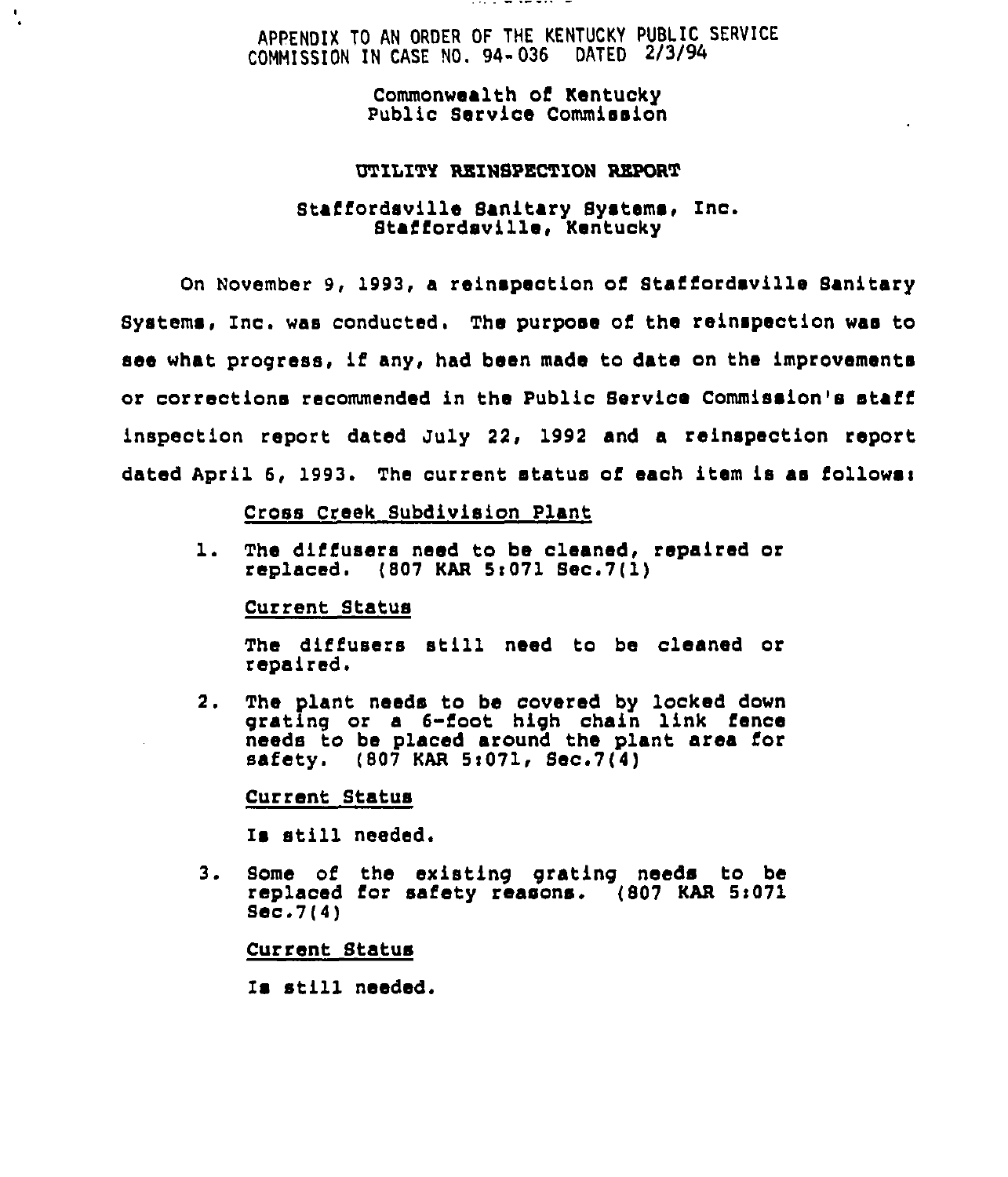```
Report - Staffordsville Sanitary<br>Systems, Inc.
Page 2
```
The chlorine contact basin needs to be cleaned 4. of sludge.  $(807 \text{ KAR } 5:071, \text{ Sec. } 7(1))$ 

### Current Status

Still needs to be cleaned of sludge.

5. A greasy scummy layer of dark brown foam covered about 801 of the aeration basin. Such <sup>a</sup> condition usually indicates that the sludge is too old and additional wasting is needed. (807 KAR 5i071, Sec.7(1)

#### Current Status

The scummy layer of dark foam has been alleviated.

6. The clarifier was dark grey indicating that it needs to be cleaned out. (807 KAR 5:071,  $\texttt{Sec.7(1)}$ 

#### Current Status

The clarifier has improved to an acceptable condition.

7. The lift station for the plant needs a backup pump or immediate access to one in case of an emergency. (807 KAR 5:071, Sec.7(1).

#### Current Status

<sup>A</sup> backup pump is still needed.

The plant is currently being operated without 8. a comminutor. As long as the plant can be operated satisfactorily and produce an acceptable effluent the Commission may not require the use of a comminutor. However, the utility must monitor plant operations and immediately install a functioning comminutor should conditions warrant. (807 KAR 5:071,<br>Sec. 7,1)

Current Status

Same as stated above.